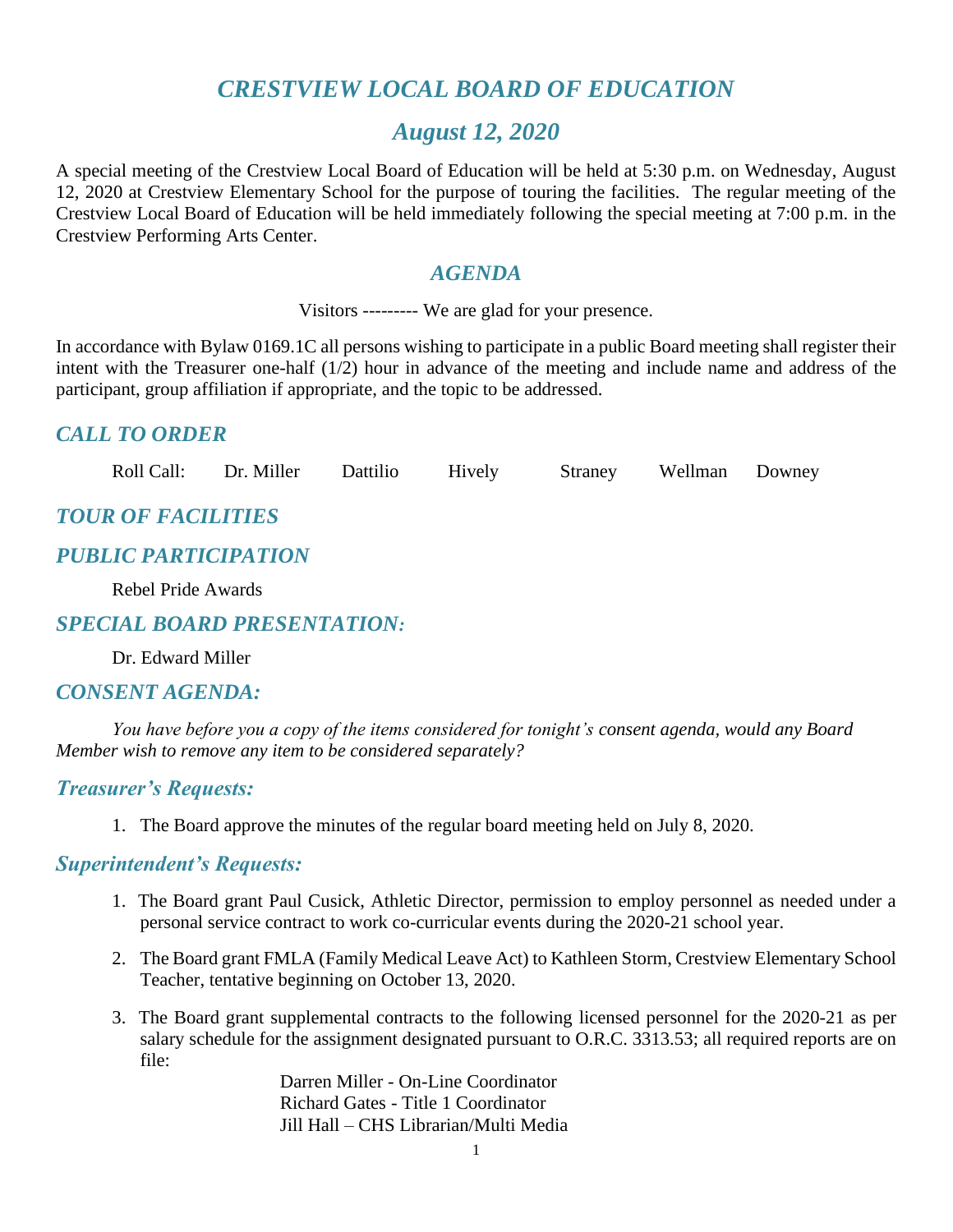4. The Board award the following licensed personnel a supplemental contract to serve as Resident Educator Mentors for up to fifty (50) hours of service mentoring new teachers at \$17.00 per hour for the 2020-21 school year.

> Richard Gates Kathryn Vrabel

 5. The Board approve to amend the following nonteaching personnel from a one (1) year limited contract to a two (2) year limited contract for the 2020-21 and 2021-22 school years according to wage rate for the assignment designated; all required reports are on file:

Melissa Fieldhouse – 5-hour bus driver

- 6. The Board accept the resignation of Melissa Fieldhouse from the middle school cafeteria cashier position due to the re-routing in the bus garage.
- 7. The Board approve the following nonteaching personnel to be granted a one (1) year limited contract for the 2020-21 school year, according to the wage rate for the assignment designated; all required reports are on file:

Jill Kallas – CHS/CMS After School Program Christopher McCormick - Custodian (effective 8-17-20)

 8. The Board grant pupil activity contracts to the following nonteaching personnel for the 2020-21 school year as per salary schedule for the assignment designated pursuant to O.R.C. 3313.53; all required reports are on file:

Eric Potts – CHS Varsity Assistant Football Coach

 9. The Board approve the following personnel for Athletic Department event positions for 2020-21 school year.

> CHS Clock Operator - Donald Guy CHS Varsity Football Chain Crew - John Beilhart, Keith Cusick, David Ray, Andrew Williams Athletic Department Student Helper – Georgia Wood Ticket Manager - Jill Kallas Ticket Seller - Jill Kallas

10. The Board approve the following as a non-paid volunteers for the 2020-21 school year; all required reports are on file:

> Andris Baltputnis – CHS Volunteer Football & Volleyball Announcer Dimitri Gregory – CHS Volunteer Assistant Football Coach

11. The Board approve the following as a non-paid volunteer for the 2020-21 school year; pending receipt of all required reports:

Justin Collins – CMS Volunteer Assistant Football Coach

 12. The Board grant permission to the following to transport students by private vehicle during the 2020- 21 school year:

> Cynthia Beveridge – Cross Country Amy Bulick – Cross Country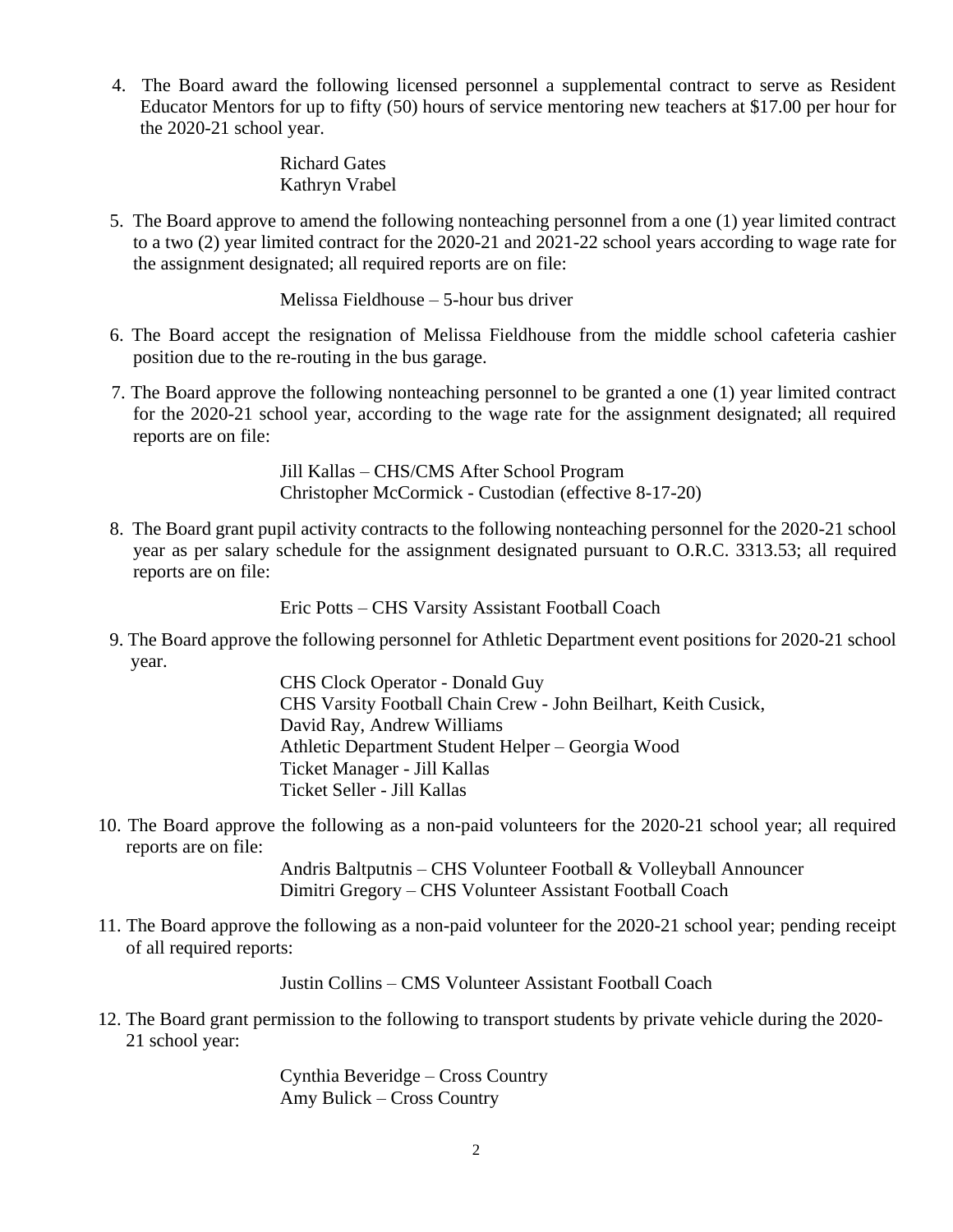13. The Board approve the following certificated personnel be placed on the approved substitute list for the 2020-21 school year, be granted a limited teaching contract, substitute basis only, according to salary schedule; all required reports are on file:

> *High School, Middle School & Elementary School:* Pauline Bellos - Multi-Age (PK-12) Derek Ciapala - Integrated Social Studies (7-12) Brooklynn Soliday - Early Childhood (P-3)

14. The Board approve the following non-teaching personnel be placed on the approved substitute list for the 2020-21 school year, substitute basis only, according to wage rate for the assignment designated; pending receipt of all required reports:

#### *Bus Driver:* Rebecca Rupert Raema Gori

15. The Board approve the following student fees for the 2020-21 school year:

| <b>Integrated Science</b>   | \$15.00 |
|-----------------------------|---------|
| Art(HS)                     | 15.00   |
| Chemistry I and II          | 15.00   |
| Biology I                   | 15.00   |
| Anatomy/Advanced Biology    | 15.00   |
| Physics                     | 15.00   |
| <b>Creative Foods</b>       | 15.00   |
| Adventures in Family Life   | 15.00   |
| Digital Photography         | 15.00   |
| <b>Instrument Usage Fee</b> | 30.00   |
| K-8 School Fee              | 15.00   |
| <b>Technology Fee</b>       | 35.00   |

- 16. The Board approve a resolution to contract with the Columbiana County Board of Developmental Disabilities to provide educational services for school-age multi-handicapped students.
- 17. The Board approve the following Teacher Handbooks for the 2020-21 school year as presented.

Crestview High School Crestview Middle School Crestview Elementary School

- 18. The Board approve the Transportation Department Handbook for the 2020-21 school year as presented by Richard Burbick, Transportation Supervisor.
- 19. The Board approve to employ Student Athletic Department Helpers for the Athletic Department for the school year 2020-21 at the rate of \$9.00 per hour.
- 20. The Board approve the following substitute employee salary schedule for the 2020-21 year:

Ticket Takers - \$10.00 per hour Ticket Sellers - \$10.00 per hour

#### **END of CONSENT AGENDA**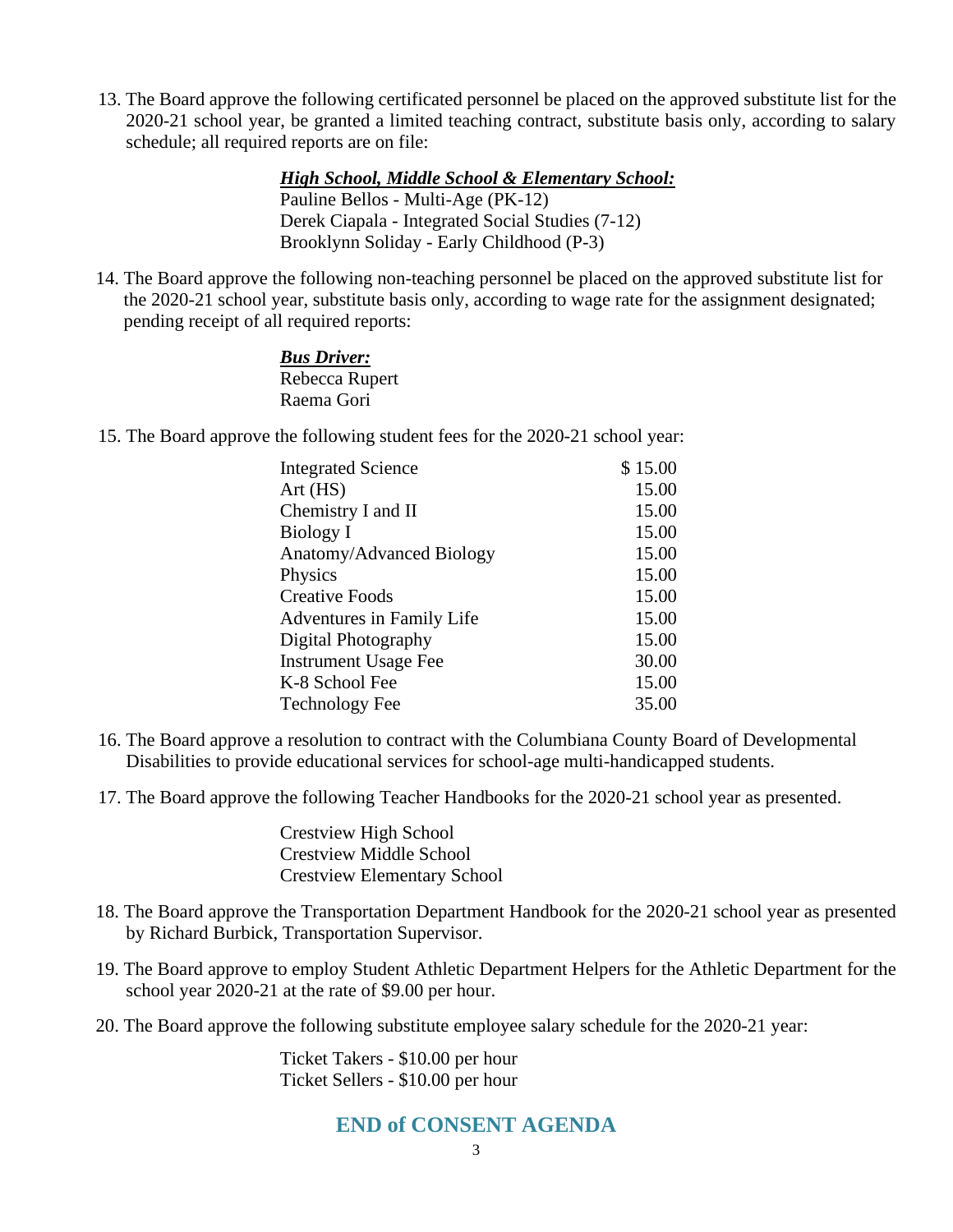Recommend the Board approve the consent agenda as presented:

|                       | Moved by _____, second by _____to approve consent agenda. Vote yes _____, _____, _____, _____, _____. Vote<br>no______, ______, _____, ______, Absent: ______, ______. Motion carried ______. Failed ______.                                                                                                                                                                                                                                                                                                                    |  |
|-----------------------|---------------------------------------------------------------------------------------------------------------------------------------------------------------------------------------------------------------------------------------------------------------------------------------------------------------------------------------------------------------------------------------------------------------------------------------------------------------------------------------------------------------------------------|--|
|                       | <b>Treasurer's Requests/Recommendations not included in Consent Agenda:</b>                                                                                                                                                                                                                                                                                                                                                                                                                                                     |  |
|                       | 1. Approve financial reports and investments as prepared and presented.                                                                                                                                                                                                                                                                                                                                                                                                                                                         |  |
|                       | Moved by _____, second by _____. Vote yes: _____, _____, _____, _____, _____. Vote no: ____,<br>$\frac{1}{1}, \frac{1}{1}, \frac{1}{1}, \frac{1}{1}, \frac{1}{1}, \frac{1}{1}, \frac{1}{1}, \frac{1}{1}, \frac{1}{1}, \frac{1}{1}, \frac{1}{1}, \frac{1}{1}, \frac{1}{1}, \frac{1}{1}, \frac{1}{1}, \frac{1}{1}, \frac{1}{1}, \frac{1}{1}, \frac{1}{1}, \frac{1}{1}, \frac{1}{1}, \frac{1}{1}, \frac{1}{1}, \frac{1}{1}, \frac{1}{1}, \frac{1}{1}, \frac{1}{1}, \frac{1}{1}, \frac{1}{1}, \frac{1}{1}, \frac{1}{1}, \frac{$     |  |
|                       | 2. The Board accept donations from:                                                                                                                                                                                                                                                                                                                                                                                                                                                                                             |  |
|                       | a. Farmer's National Bank \$2500.00 to Turf Field Project<br>\$ 76.94 to Turf Field Project<br>b. Jay Radman<br>c. Rick & Nancy Dicken Family \$1250.00 to Turf Field Project                                                                                                                                                                                                                                                                                                                                                   |  |
|                       | Moved by _____, second by _____. Vote yes: _____, _____, _____, _____, _____. Vote no: ____,<br>$\frac{1}{1}, \frac{1}{1}, \frac{1}{1}, \frac{1}{1}, \frac{1}{1}, \frac{1}{1}, \frac{1}{1}, \frac{1}{1}, \frac{1}{1}, \frac{1}{1}, \frac{1}{1}, \frac{1}{1}, \frac{1}{1}, \frac{1}{1}, \frac{1}{1}, \frac{1}{1}, \frac{1}{1}, \frac{1}{1}, \frac{1}{1}, \frac{1}{1}, \frac{1}{1}, \frac{1}{1}, \frac{1}{1}, \frac{1}{1}, \frac{1}{1}, \frac{1}{1}, \frac{1}{1}, \frac{1}{1}, \frac{1}{1}, \frac{1}{1}, \frac{1}{1}, \frac{$     |  |
|                       | 3. Recommend: The Board approve change order #1 in the amount of \$10,000 for outlet structure for<br>turf project.                                                                                                                                                                                                                                                                                                                                                                                                             |  |
|                       | Moved by _____, second by _____. Vote yes: _____, _____, _____, _____, _____. Vote no: ____,<br>$\frac{1}{\sqrt{1-\frac{1}{2}}}, \frac{1}{\sqrt{1-\frac{1}{2}}}, \frac{1}{\sqrt{1-\frac{1}{2}}}, \frac{1}{\sqrt{1-\frac{1}{2}}}, \frac{1}{\sqrt{1-\frac{1}{2}}}, \frac{1}{\sqrt{1-\frac{1}{2}}}, \frac{1}{\sqrt{1-\frac{1}{2}}}, \frac{1}{\sqrt{1-\frac{1}{2}}}, \frac{1}{\sqrt{1-\frac{1}{2}}}, \frac{1}{\sqrt{1-\frac{1}{2}}}, \frac{1}{\sqrt{1-\frac{1}{2}}}, \frac{1}{\sqrt{1-\frac{1}{2}}}, \frac{1}{\sqrt{1-\frac{1}{2}}$ |  |
|                       | 4. Recommend: The Board approve to pay application #1 for \$60,474.39 and pay application #2 for<br>\$123,965.61 to VASCO Sports Contractors.                                                                                                                                                                                                                                                                                                                                                                                   |  |
|                       | Moved by _____, second by _____. Vote yes: _____, _____, _____, _____, _____. Vote no: ____,<br>$\frac{1}{1}, \frac{1}{1}, \frac{1}{1}, \frac{1}{1}, \frac{1}{1}, \frac{1}{1}, \frac{1}{1}, \frac{1}{1}, \frac{1}{1}, \frac{1}{1}, \frac{1}{1}, \frac{1}{1}, \frac{1}{1}, \frac{1}{1}, \frac{1}{1}, \frac{1}{1}, \frac{1}{1}, \frac{1}{1}, \frac{1}{1}, \frac{1}{1}, \frac{1}{1}, \frac{1}{1}, \frac{1}{1}, \frac{1}{1}, \frac{1}{1}, \frac{1}{1}, \frac{1}{1}, \frac{1}{1}, \frac{1}{1}, \frac{1}{1}, \frac{1}{1}, \frac{$     |  |
|                       | 5. Recommend: The Board approve payment to Holabird & Root, LLC in the amount of \$71,244.67 and<br>\$53,572.20.                                                                                                                                                                                                                                                                                                                                                                                                                |  |
|                       | Moved by _____, second by _____. Vote yes: _____, _____, _____, _____, _____. Vote no: ____,                                                                                                                                                                                                                                                                                                                                                                                                                                    |  |
|                       | 6. Recommend: The Board approve payment to EFCC, LLC in the amount of \$26,842.55.                                                                                                                                                                                                                                                                                                                                                                                                                                              |  |
|                       | Moved by _____, second by _____. Vote yes: _____, _____, _____, _____, _____. Vote no: ____,<br>$\frac{1}{1}, \frac{1}{1}, \frac{1}{1}, \frac{1}{1}, \frac{1}{1}, \frac{1}{1}, \frac{1}{1}, \frac{1}{1}, \frac{1}{1}, \frac{1}{1}, \frac{1}{1}, \frac{1}{1}, \frac{1}{1}, \frac{1}{1}, \frac{1}{1}, \frac{1}{1}, \frac{1}{1}, \frac{1}{1}, \frac{1}{1}, \frac{1}{1}, \frac{1}{1}, \frac{1}{1}, \frac{1}{1}, \frac{1}{1}, \frac{1}{1}, \frac{1}{1}, \frac{1}{1}, \frac{1}{1}, \frac{1}{1}, \frac{1}{1}, \frac{1}{1}, \frac{$     |  |
|                       | 7. Recommend: The Board approve a resolution to establish Fund #510 Coronavirus Relief funds.                                                                                                                                                                                                                                                                                                                                                                                                                                   |  |
|                       | Moved by _____, second by _____. Vote yes: _____, _____, _____, _____, _____. Vote no: ____,<br>$\frac{1}{1}, \frac{1}{1}, \frac{1}{1}, \frac{1}{1}, \frac{1}{1}, \frac{1}{1}, \frac{1}{1}, \frac{1}{1}, \frac{1}{1}, \frac{1}{1}, \frac{1}{1}, \frac{1}{1}, \frac{1}{1}, \frac{1}{1}, \frac{1}{1}, \frac{1}{1}, \frac{1}{1}, \frac{1}{1}, \frac{1}{1}, \frac{1}{1}, \frac{1}{1}, \frac{1}{1}, \frac{1}{1}, \frac{1}{1}, \frac{1}{1}, \frac{1}{1}, \frac{1}{1}, \frac{1}{1}, \frac{1}{1}, \frac{1}{1}, \frac{1}{1}, \frac{$     |  |
| <b>Board Reports:</b> |                                                                                                                                                                                                                                                                                                                                                                                                                                                                                                                                 |  |
|                       | 1. Career Center Report<br>Mr. Wellman<br>2. Student Achievement Liaison Report<br>Mr. Hively<br>3. Legislative Report<br>Mr. Straney<br>alive Report<br>ch Deep Member Dene                                                                                                                                                                                                                                                                                                                                                    |  |

4. Student Board Member Report Miss Downey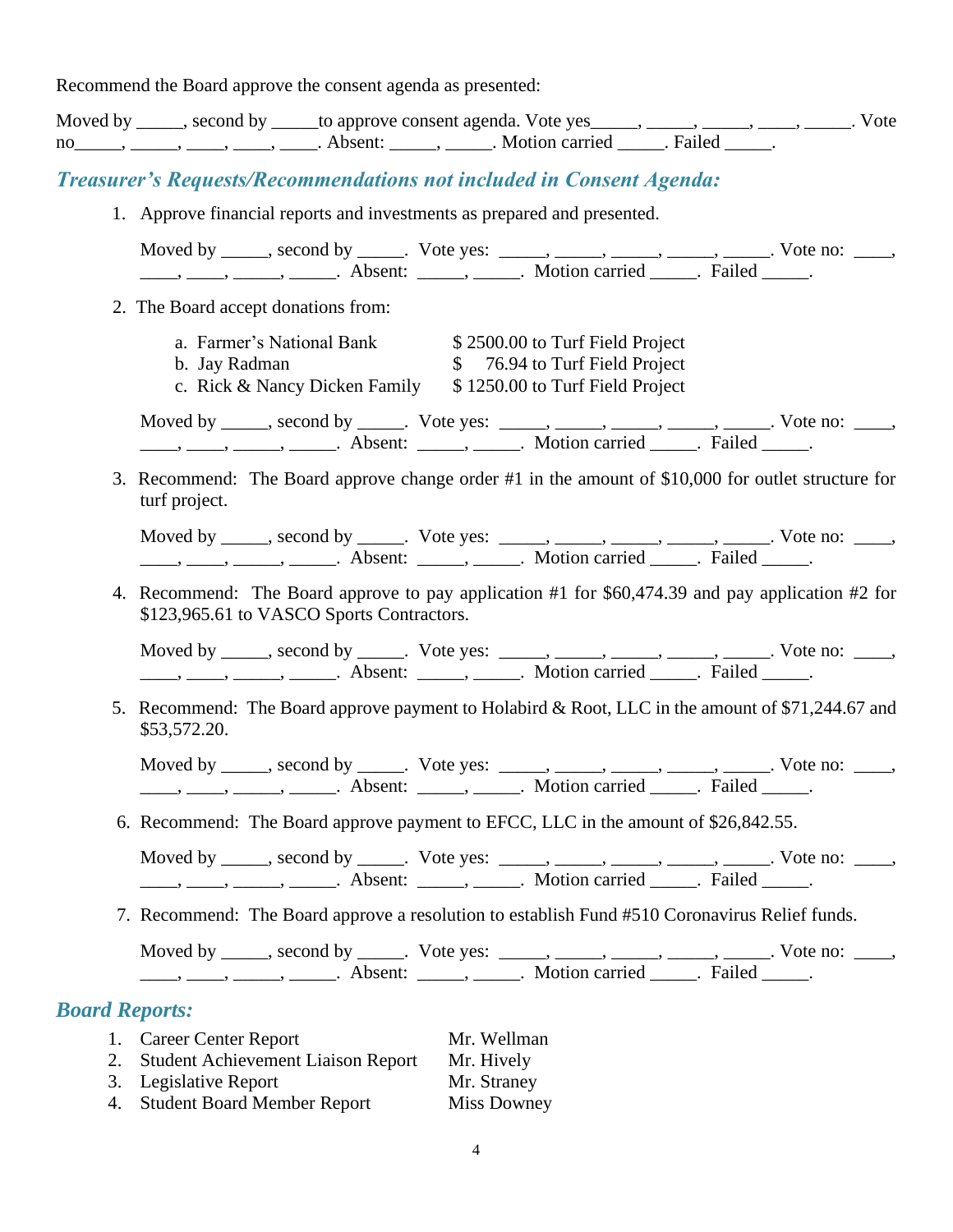## *Superintendent's Committee Reports:*

| 1. Buildings & Grounds | Dr. Miller   |
|------------------------|--------------|
| 2. Athletic Council    | Mr. Dattilio |
| 3. Personnel           | Mrs. Wellman |
| 4. Finance Audit       | Mr. Dattilio |
| 5. Policy              | Mr. Dattilio |
| 6. Communications      | Mrs. Wellman |
| 7. Insurance           | Dr. Miller   |
| 8. Business Advisory   | Mrs. Wellman |
|                        |              |

#### *Administrative Reports:*

| 1. Elementary School | Mr. Pancake        |
|----------------------|--------------------|
| 2. Middle School     | Mrs. Lemaster      |
| 3. High School       | Mrs. Nappi         |
| 4. Special Education | Mrs. Gilbert       |
| 5. Athletic          | Mr. Cusick         |
| 6. Lunchroom         | <b>Miss Wilmes</b> |
| 7. Technology        | Mr. Miller         |
| 8. Transportation    | Mr. Burbick        |
| 9. Maintenance       | Mr. Radman         |
|                      |                    |

#### **Superintendent's Report:** Mr. Manley

#### *Superintendent's Requests/Recommendations not included in Consent Agenda:*

1. Recommend: The Board amend the following revisions/updates to the Crestview Local 2020-21 school calendar:

| Remote days for all students                                                       | Adjusted time schedule                |  |
|------------------------------------------------------------------------------------|---------------------------------------|--|
| August 28, September 4, September 11                                               | One (1) hour early dismissal everyday |  |
| Moved by ______, second by ______. Vote yes: ______, ______, ______, ______, _____ | Vote no:                              |  |
| Absent: ______, ______                                                             | Motion carried<br>Failed              |  |

2. Recommend: The Board approve to hire the following Sheriff Deputies for security at \$30.00 per hour for the 2020-21 school year; all required reports are on file:

| Damin Beadnell                                                                     | Steve Boyd             | Willie Coleman   |                        |  |
|------------------------------------------------------------------------------------|------------------------|------------------|------------------------|--|
| Brian Deack                                                                        | Luke Skidmore          | Kevin Walker     |                        |  |
| Moved by ______, second by ______. Vote yes: ______, ______, ______, ______, _____ |                        |                  | . Vote no: $\_\_\_\_\$ |  |
|                                                                                    | Absent: ______, ______ | Motion carried . | Failed                 |  |

3. Recommend: The Board review, waive the second reading and adopt the following Board Policy/Bylaws:

| <b>Policy/Bylaw Number</b> | <b>Description</b>                        | <b>New/Revised/ Replacement</b> |
|----------------------------|-------------------------------------------|---------------------------------|
| 2266                       | Nondiscrimination on the basis of sex in  |                                 |
|                            | district programs or activities           | Revised                         |
| 5200                       | Attendance                                | Revised                         |
| 8450.01                    | <b>Protective Facial Coverings During</b> | <b>New</b>                      |
|                            | Pandemic/Epidemic                         |                                 |